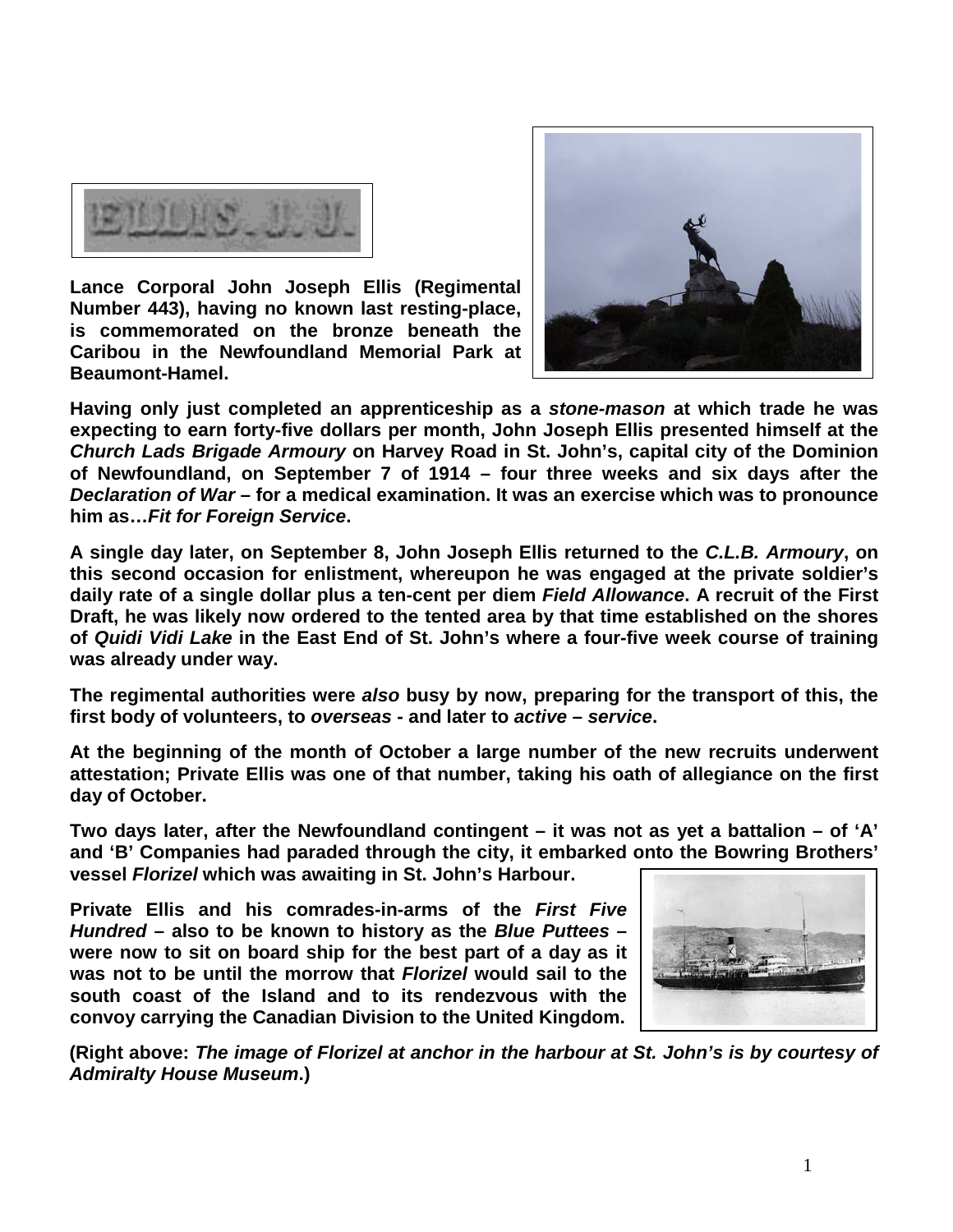**(Right below:** *Fort George, constructed in the latter half of the eighteenth century, still serves the British Army to this day***. – photograph from 2011)**

**In the United Kingdom this first Newfoundland contingent was to train in three venues during the late autumn of 1914 and then the winter of 1914-1915: firstly in southern England on the Salisbury Plain; then in Scotland at Fort George – on the Moray Firth close to Inverness; and lastly at Edinburgh Castle where the unit was to provide the first garrison from outside the British Isles.** 

**(Right below:** *The venerable Edinburgh Castle dominates the city from its position on the summit of Castle Hill***. – photograph from 2011)**

**Some three months later, on May 11, and some seven weeks into spring – although in Scotland there was apparently still snow - the entire Newfoundland unit – by now 'A' and 'B' Companies re-enforced by 'C', 'D', and 'E' - was ordered moved from the Scottish capital to** *Stobs Camp***, all under canvas and south-eastwards of Edinburgh, in the vicinity of the town of Hawick.** 



**It was to be at** *Stobs Camp* **that the Newfoundland contingent received the reenforcements from home – 'F' Company which arrived on July 10, 1915 - that would bring its numbers up to that of British Army establishment battalion strength\*. The now-formed 1st Battalion of the Newfoundland Regiment was thus rendered ready to be ordered on '***active service***'.**

**\****The number was about fifteen hundred, sufficient to provide four 'fighting' companies, two re-enforcement companies and a headquarters staff.*

**(Right:** *The Newfoundland Regiment marches past on the training ground at Stobs Camp and is presented with its Colours on June 10, 1915.* **– by courtesy of Reverend Wilson Tibbo and Mrs. Lillian Tibbo)**

**At the beginning of that August of 1915, the four senior Companies, 'A', 'B', 'C' and 'D' – Private Ellis among their ranks - were then sent south from** *Stobs Camp* **to undergo a final two weeks of training, as well as an inspection by the King, at Aldershot.** 



This force, now designated as the 1<sup>st</sup> Battalion of the Newfoundland Regiment, was **thereupon attached to the 88th Brigade of the 29th Division of the (British) Mediterranean Expeditionary Force.**

**Meanwhile the two junior companies, the later-arrived 'E' and the aforementioned lastarrived 'F', were ordered transferred to Scotland's west coast, to Ayr, there to provide the nucleus of the newly-forming 2nd (***Reserve***) Battalion.**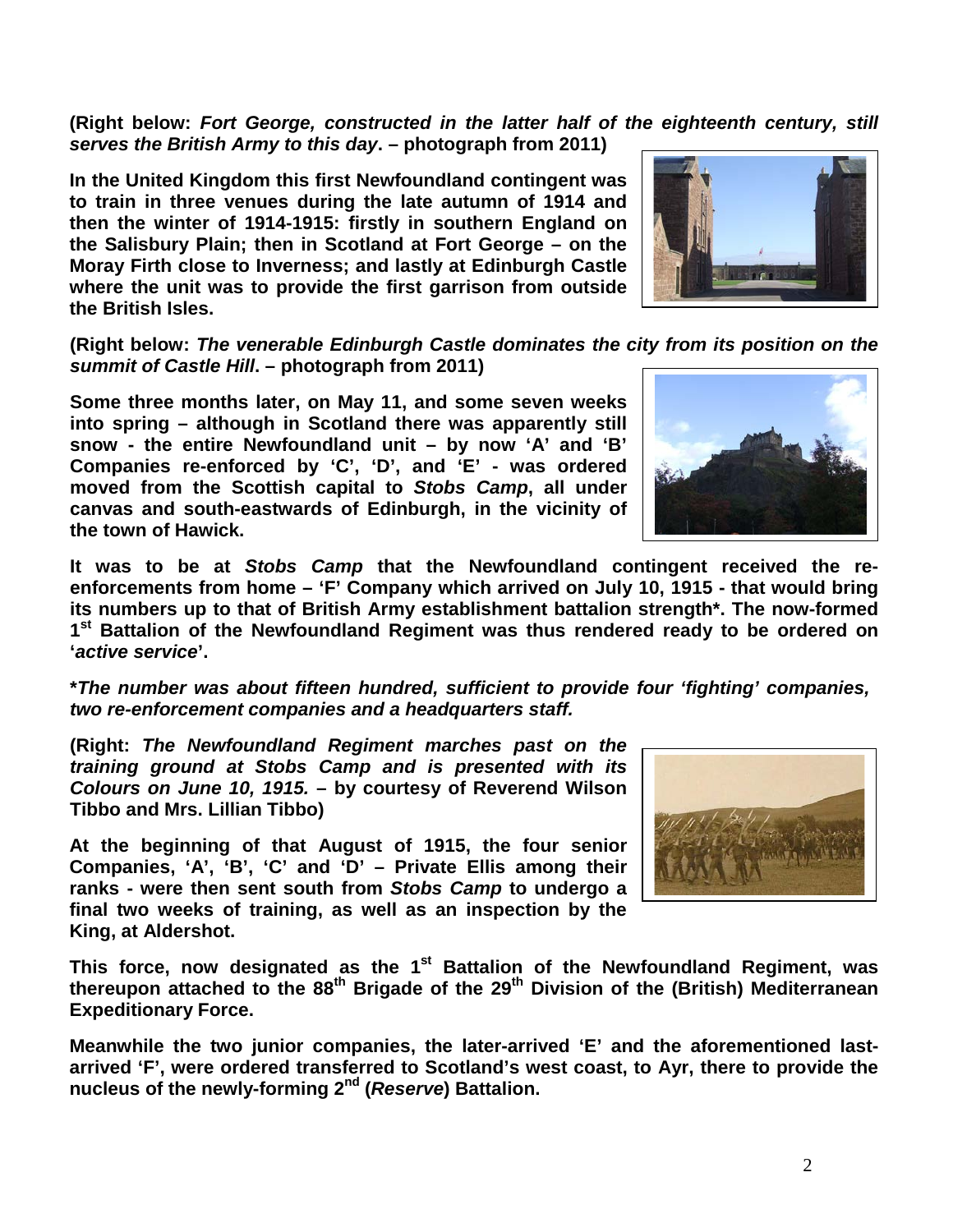**(Right:** *George V, by the Grace of God, of the United Kingdom of Great Britain and Ireland and of the British Dominions beyond the Seas, King, Defender of the Faith, Emperor of India* **– the photograph is from** *Bain News Services* **via the** *Wikipedia* **web-site.)**

**It was also during this period while at Aldershot that on August 14 Private Ellis was prevailed upon to re-enlist, on this occasion for the**  *duration of the war\****.**

**\****At the outset of the War, perhaps because it was felt by the authorities that it would be a conflict of short duration, the recruits enlisted for a single year. As the War progressed, however, this was likely to cause* 

*problems and the men were encouraged to re-enlist***.**

**(Right:** *Some of the personnel of 'A', 'B', 'C' and 'D' Companies of the 1st Battalion of the Newfoundland Regiment at Aldershot in August of 1915, prior to its departure to active service on the Gallipoli Peninsula*  **– from** *The Fighting Newfoundlander* **by Col. G.W.L. Nicholson, C.D.)**

**While 'E' and 'F' Companies were beginning their posting to the Regimental Depot at Ayr, on August 20 of 1915 the 1st Battalion embarked in the Royal Navy Harbour of Plymouth-Devonport onto the requisitioned passenger-liner** *Megantic* **for passage to the Middle East and to the fighting against the Turks.** 

**(Right adjacent:** *The image of Megantic, here in her peace-time colours of a 'White Star Line' vessel, is from the Old Ship Picture Galleries web-site***.)**

**There, a month later – having spent some two weeks billeted in British barracks in the vicinity of the Egyptian capital, Cairo - on September 20, the 1st Battalion was to land at** *Suvla Bay* **on the** *Gallipoli Peninsula***.**

**(Right:** *Kangaroo Beach, where the officers and men of the 1st Battalion, Newfoundland Regiment, landed on the night of September 19-20, 1915, is to be seen in the distance at the far end of Suvla Bay. The remains of a landing-craft are still clearly visible in the foreground on 'A' Beach***. – photograph taken in 2011)**

**(Right:** *Newfoundland troops on board a troop-ship anchored at Mudros: Megantic on August 29, Ausonia on September 18, or Prince Abbas on September 19 – Whichever the case, they were yet to land on Gallipoli – Dardanelles to the French, Ҫanakkale to the Turks***. – from Provincial Archives)**









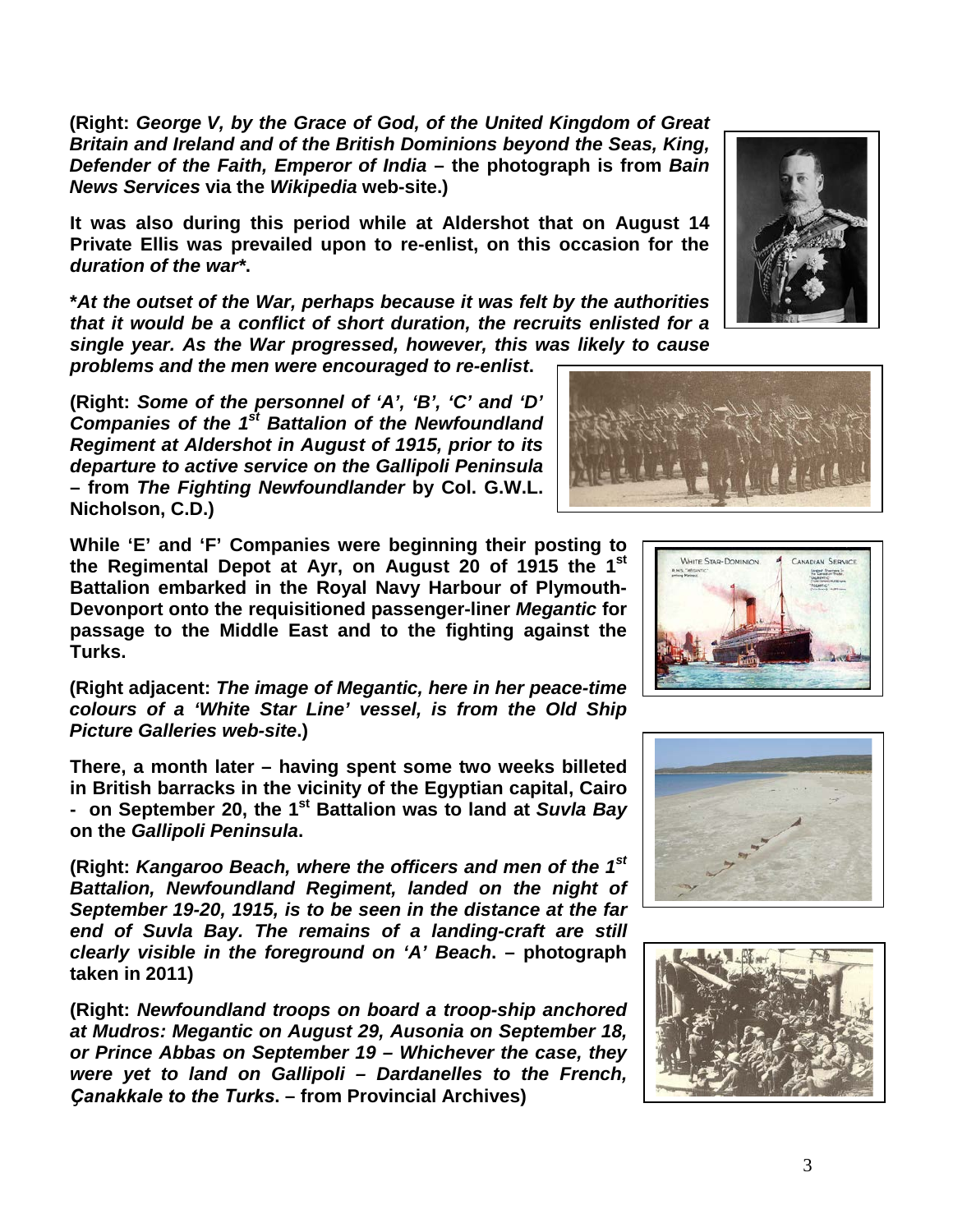**(Right:** *A century later, the area, little changed from those faroff days, of the Newfoundland positions at Suvla, and where the 1st Battalion was to serve during the fall of 1915* **– photograph from 2011)**

**When the Newfoundlanders landed from their transport ship at**  *Suvla Bay* **on that September night of 1915 they would disembark into a campaign that was already on the threshold of collapse.**

**Not only in the area where the Newfoundland Battalion was to serve but, even ever since the very first days of the operation in April of 1915, the entire** *Gallipoli Campaign,* **including the operation at** *Suvla Bay,* **had proved to be little more than a debacle:** 

**Flies, dust, disease, the frost-bite and the floods – and of course the casualties inflicted by an enemy who was to fight a great deal better than the British High Command\* had ever anticipated – were eventually to overwhelm the British-led forces and those of the French, and it would finally be decided to abandon not only** *Suvla Bay* **but the entire** *Gallipoli* **venture.**

**(Right:** *No-Man's-Land at Suvla Bay as seen from the Newfoundland positions* **– from** *Provincial Archives***)**

**(Right:** *An un-identified Newfoundland soldier in the trenches at Suvla Bay –* **from** *Provincial Archives***)**

*\*Many of the commanders chosen were second-rate, had been brought out of retirement, and had little idea of how to fight – let alone of how to win. One of the generals at Suvla, apparently, had handed in his resignation during the Campaign and had just gone home.* 

**\* \* \* \* \***

**As with many of those who served at Gallipoli it was disease rather than Turkish fire-power to which Private Ellis was to fall victim.** 

**On November 15 of 1915, he was admitted into the 26th Casualty Clearing Station at** *Suvla Bay* **where he was diagnosed as having contracted jaundice. From Suvla, possibly via the Greek island of Lemnos, His Majesty's Hospital Ship** *Dover Castle* **evacuated him to the Egyptian port-city of Alexandria where he was admitted into the** *Greek Hospital* **on November 20.** 

**It was not until December 16, following treatment, that he found himself next transferred, to the** *Montazah Convalescent Home***.**







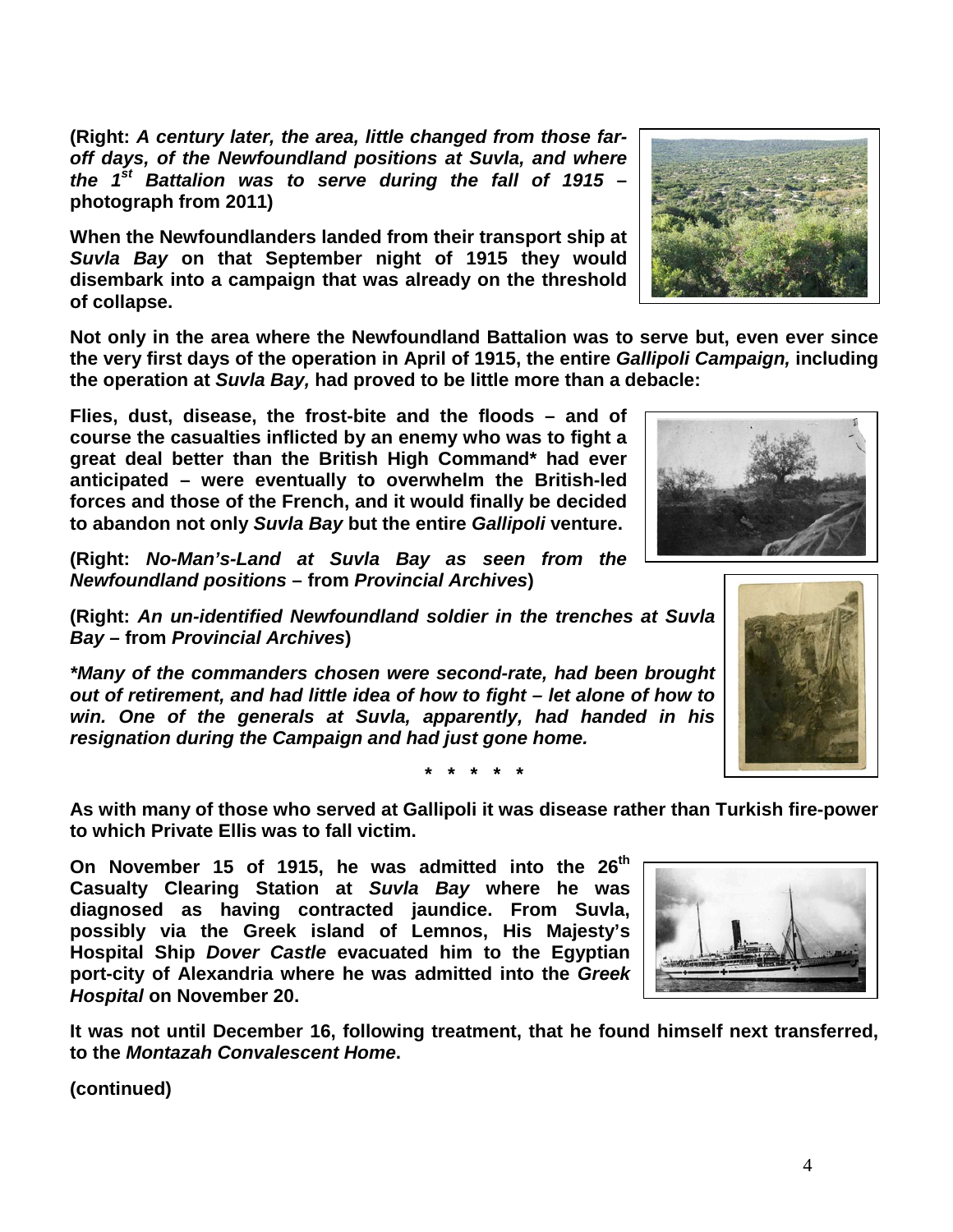**(Preceding page:** *The image of HMHS Dover Castle in her war-time hospital ship garb is from the Old Ship Picture Galleries web-site. Requisitioned early during the Great War, she served until May 26 of 1917 when she was torpedoed and sunk with the loss of seven members of her engine-room crew***.)**

**Likely by then having spent time on duty at the Base Depot at Sidi Bishr, Alexandria, on the first day of March of 1916, Private Ellis reported** *to duty* **to his unit, the Newfoundland Battalion by that time having been back in Egypt for some six weeks (see below).**

**(Right:** *A major thoroughfare in the city of Alexandria, the rue de la gare de Ramleh, at or about the time of the Great War* **– from a vintage post-card)**

**\* \* \* \* \***

**In the meantime, during the period of Private Ellis' hospitalization and convalescence, the Newfoundlanders had played their role to its conclusion on the** *Gallipoli Peninsula***.**

**November 26 would see the nadir of the Newfoundland Battalion's fortunes at** *Gallipoli***; a freak rain-, snow- and ice-storm was to strike the** *Suvla Bay* **area and the subsequent floods had wreaked havoc amongst the forces of both sides. For several days, survival rather than the enemy had been the priority.**

**There were to be many casualties on both sides, some of them, surprised by the sudden inundation of their positions, fatalities who had drowned in their trenches – although no Newfoundlanders were to be among that number. Numerous, however, had been those afflicted by trench-foot and by frost-bite.**

**On the night of December 19-20, the British had abandoned the area of** *Suvla Bay* **– the Newfoundlanders, the only non-British unit to serve there, to form a part of the rear-guard. Some of the Battalion personnel were to be evacuated to the nearby island of Imbros, some to Lemnos, further away, but in neither case was the respite to be of a long duration; the 1st Battalion would be transferred only two days later to the area of** *Cape Helles***, on the western tip of the** *Gallipoli Peninsula***.**

**(Right above:** *Cape Helles as seen from the Turkish positions on the misnamed Achi Baba, positions which were never breached: The Newfoundland positions were to the right-hand side of the picture***. – photograph from 2011)**

**The British, Indian and** *Anzac* **forces – the Australian and New Zealand Army Corps was also to serve at** *Gallipoli* **– had now been only marking time until a complete withdrawal of the**  *Peninsula* **could be undertaken.** 





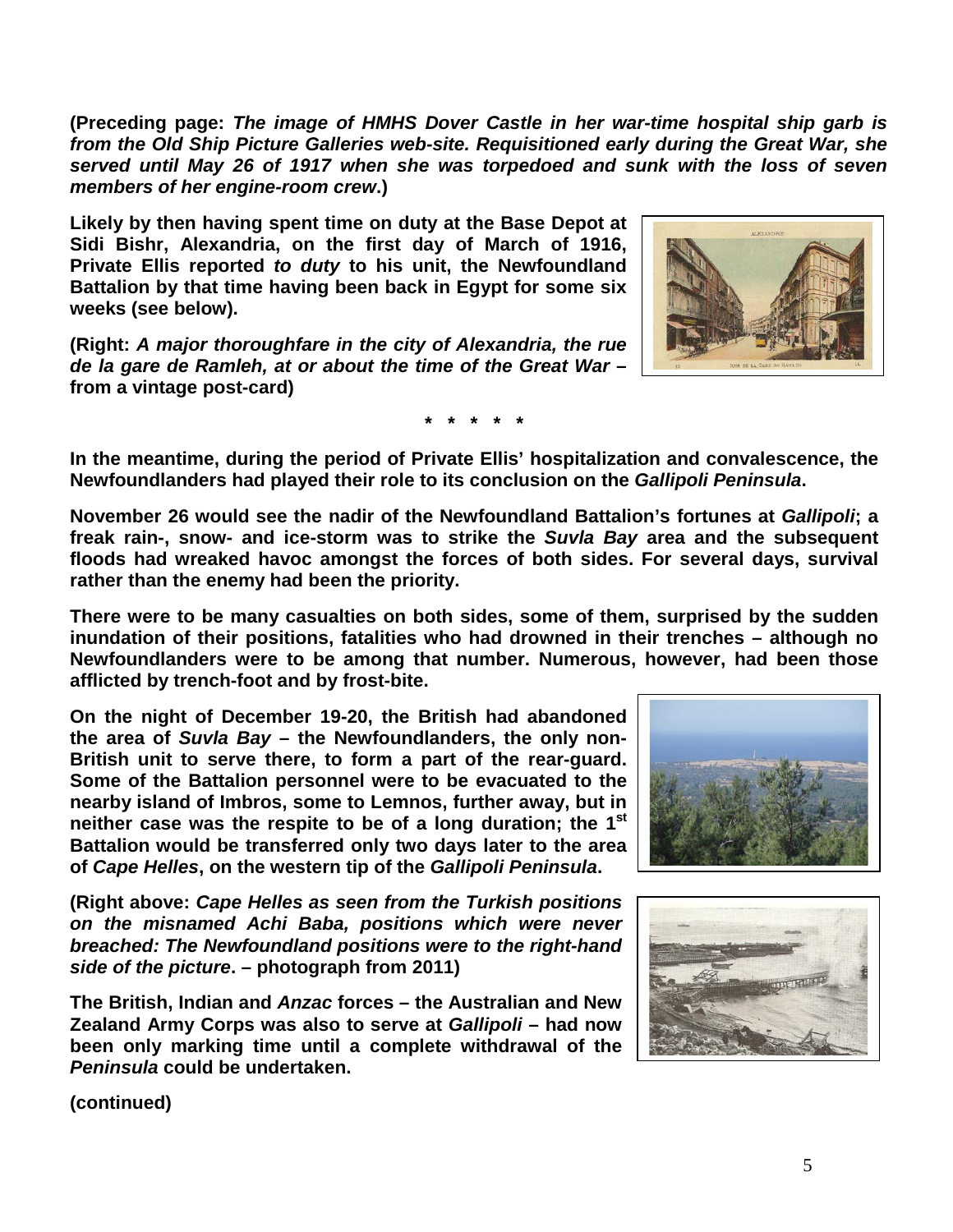6

**(Preceding page:** *'W' Beach at Cape Helles as it was only days before the final British evacuation* **– from** *Illustration***)**

**This final operation would take place on the night of January 8-9, the Newfoundland Battalion to furnish part of the British rear-guard on this second occasion also.**

*\*Lieutenant Owen Steele of St. John's, Newfoundland, is cited as having been the last soldier of the Mediterranean Expeditionary Force to step into the final small boat to sail from the Gallipoli Peninsula.*

**(Right above:** *'W' Beach almost a century after its abandonment by British forces in that January of 1916 and by the Newfoundlanders who were to be the last soldiers off the beach***:** *Vestiges of the wharves in the black-and-white picture are still to be seen.* **– photograph from 2011)**

**Immediately after the British had evacuated the entire** *Gallipoli Peninsula* **in January of 1916, the Newfoundland Battalion was to be ordered to the Egyptian port-city of Alexandria, to arrive there on the 15th of that month. The Newfoundlanders had then been immediately transferred southward to the vicinity of Suez, a port at the southern end of the Canal which bears the same name, there to await further orders since, at the time, the subsequent destination of the British 29th Division had yet to be decided\*.**

*\*Bulgaria had entered the conflict on the side of the Central Powers, and Salonika was soon to become a theatre of war.*

**(Right above:** *The British destroy their supplies during the final evacuation of the Gallipoli Peninsula. The men of the 1st Battalion of the Newfoundland Regiment were among the last to leave on two occasions, at both Suvla Bay and Cape Helles***. – photograph taken from the battleship** *Cornwallis* **from**  *Illustration***)**

**(Right above:** *Port Tewfiq at the south end of the Suez Canal as it was just prior to the Great War* **– from a vintage post-card)**

**After that two-month interim spent in the vicinity of Port Suez, the almost six-hundred officers and** *other ranks* **of the 1st Battalion had embarked onto His Majesty's Transport** *Alaunia* **at Port Tewfiq, on March 14 to begin the voyage through the**  *Suez Canal* **en route to France. The Newfoundlanders would disembark eight days afterwards in the Mediterranean portcity of Marseilles, on March 22.**







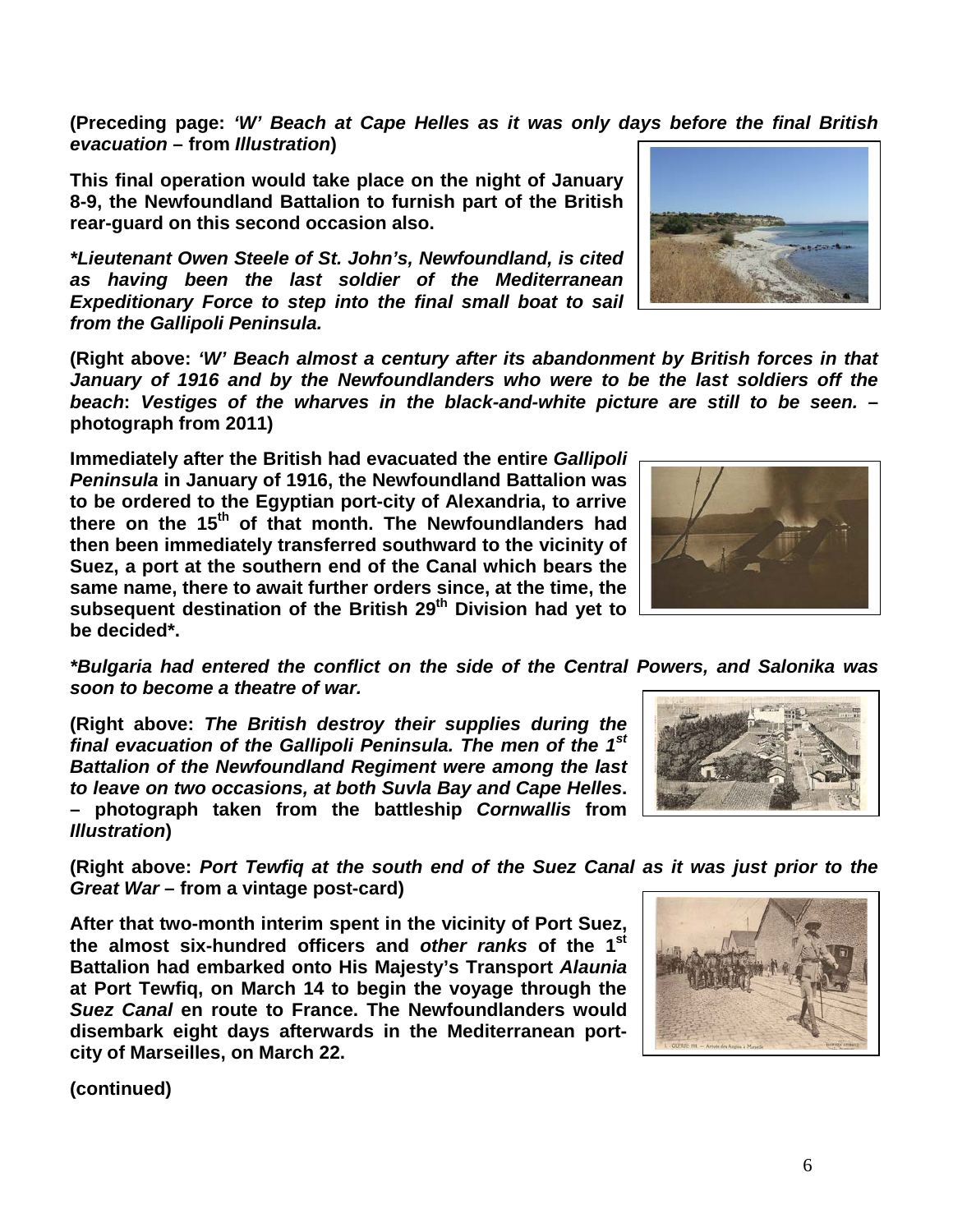**As seen above, by this time Private Ellis had been serving with the Newfoundland unit for almost two weeks, having re-joined the Battalion from Alexandria.**

**(Preceding page:** *British troops march through the port area of the French city of Marseilles***. – from a vintage post-card)**

**\* \* \* \* \***

**Some three days after the unit's disembarkation on March 22, the Newfoundland Battalion's train was to find its way to the small provincial town of Pont-Rémy, a thousand kilometres to the north of Marseilles. It had been a cold, miserable journey, the blankets provided for the troops having inexcusably travelled unused in a separate wagon.**

**Having de-trained at the local station at two o'clock in the morning, the Newfoundlanders were now still to endure the long, dark march ahead of them before they would reach their billets at Buigny l'Abbé.**

**It is doubtful if many of those tired soldiers were to pay much attention to the slow-moving stream flowing under the bridge over which they then marched on their way from the station. But some three months later** *the Somme* **was to become a part of their history.**

**(Right:** *A languid River Somme as seen from the bridge at Pont-Rémy* **– photograph from 2010)**

**On April 13, the 1<sup>st</sup> Battalion subsequently marched into the village of Englebelmer – perhaps some fifty kilometres in all from Pont-Rémy - where it would be billeted, would receive reenforcements from Scotland via Rouen and, in two days' time, would be introduced into the communication trenches of the**  *Western Front.*

**Just days following the Newfoundland Battalion's arrival on the** *Western Front***, two of the four Companies – 'A', and 'B' – were to take over several support positions from a British unit\* before the entire Newfoundland unit was then ordered to move further up for the first time into forward positions on April 22.**

*\*It should be said that the Newfoundland Battalion and twohundred men of the Bermuda Rifles who were serving at the time in the 2nd Lincolnshire Regiment Battalion, were then the only units at the Somme from outside the British Isles - true also on the day of the attack on July 1.*

**(Right:** *A part of the re-constructed trench system to be found in the Newfoundland Memorial Park at Beaumont-Hamel* **– photograph from 2009(?))**



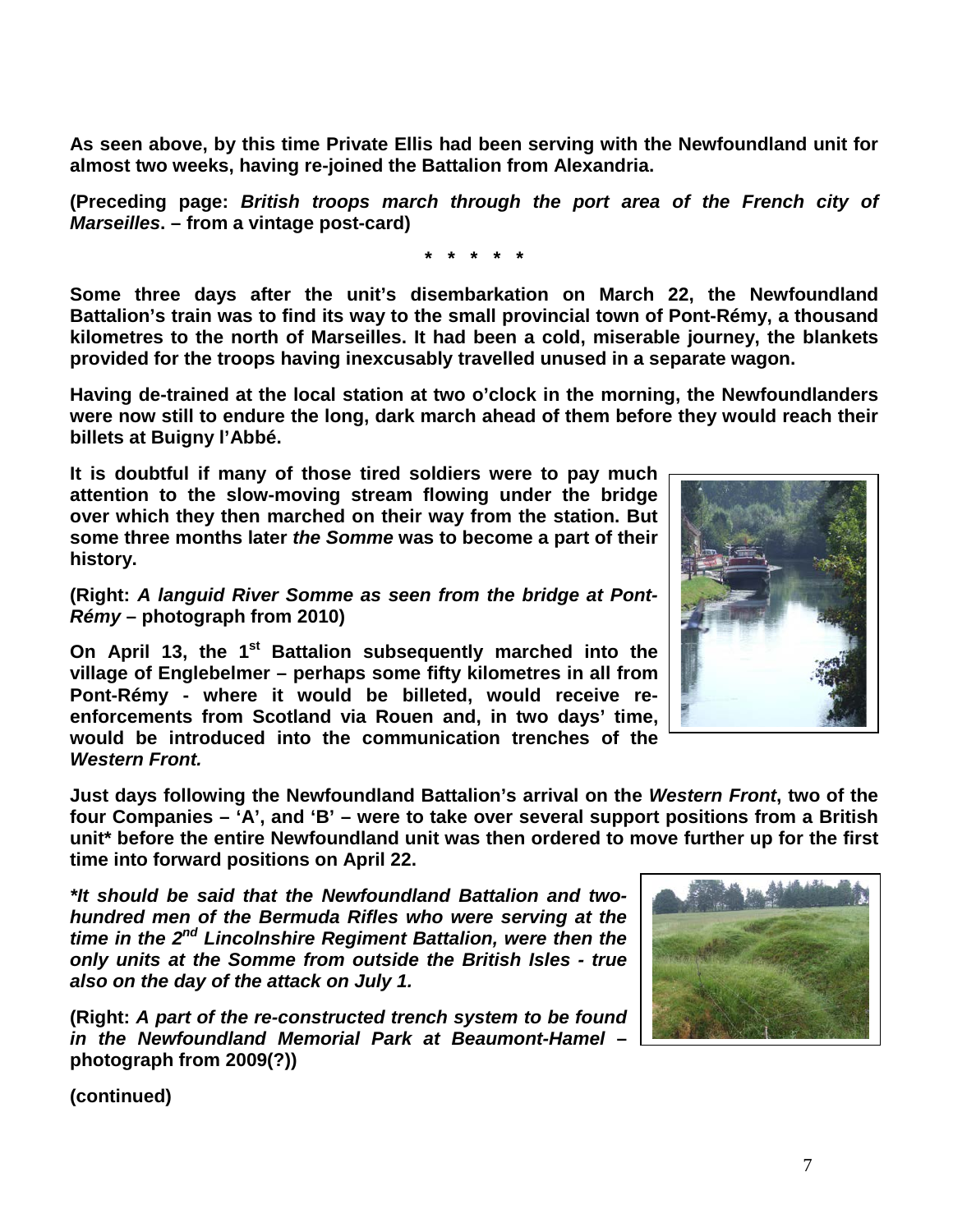**Having then been withdrawn at the end of that April to the areas of Mailly-Maillet and Louvencourt where they would be based for the next two months, the Newfoundlanders were soon to be preparing for the upcoming British campaign of that summer, to be fought on the ground named for the languid, meandering river,** *the Somme***, that flowed – and still does so today – through the region.**

**It was during this period spent in the rear area of** *the Somme***, that Private Ellis received promotion to the rank of lance corporal, on May 17.**

**If there is one name and date in Newfoundland history which is etched in the collective once-national memory, it is that of Beaumont-Hamel on July 1 of 1916; and if any numbers are remembered, they are those of the eight-hundred who went**  *over the top* **in the third wave of the attack on that morning, and of the sixty-eight unwounded present at muster some twenty-four hours later\*.**

**(Right above:** *Beaumont-Hamel: Looking from the British lines down the hill to Y Ravine Cemetery which today stands atop part of the German front-line defences: The Danger Tree is to the right in the photograph***. – photograph taken in 2009)**

**(Right:** *A view of Hawthorn Ridge Cemetery Number 2 in the Newfoundland Memorial Park at Beaumont-Hamel* **– photograph from 2009(?))**

*\*Perhaps ironically, the majority of the Battalion's casualties was to be incurred during the advance from the third line of British trenches to the first line from where the attack proper was to be made, and while struggling through British wire laid to protect the British positions from any German attack.*



**There are other numbers of course: the fifty-seven thousand British casualties incurred in four hours on that same morning of which nineteen-thousand were recorded as having been** *killed in action* **or** *died of wounds***.** 

**It was to be the largest disaster** *ever* **in the annals of the British Army…and, just as depressing, the carnage of** *the Somme* **would continue for the next four and a half months.**

**(Right:** *Beaumont-Hamel is a commune, not a village***. – photographs from 2010 and 2015)**

*In fact, Beaumont-Hamel was a commune – it still exists today – at the time comprising two communities: Beaumont, a village on the German side of the lines, and Hamel which was behind those of the British. No-Man's-Land, on which the Newfoundland Memorial Park lies partially today, was on land that separated Beaumont from Hamel.*